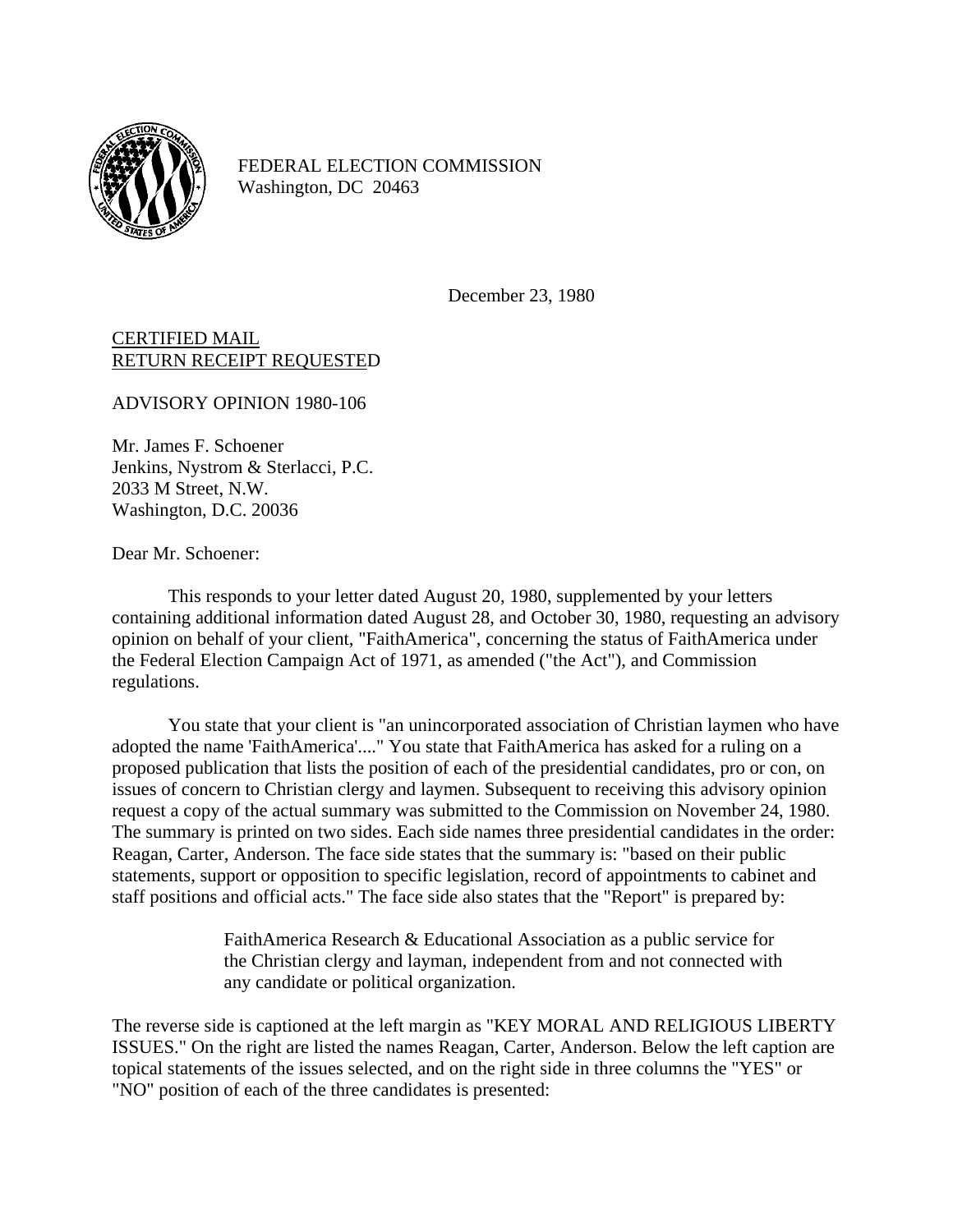|                                                                                                  | Reagan         |                | Carter Anderson |
|--------------------------------------------------------------------------------------------------|----------------|----------------|-----------------|
| <b>VOLUNTARY PRAYER IN PUBLIC SCHOOL</b>                                                         | <b>YES</b>     | N <sub>O</sub> | N <sub>O</sub>  |
| <b>RIGHT TO LIFE</b>                                                                             | <b>YES</b>     | N <sub>O</sub> | N <sub>O</sub>  |
| <b>FAMILY PROTECTION ACT</b>                                                                     | <b>YES</b>     | NO.            | N <sub>O</sub>  |
| SUPPORT OF CHRISTIAN EDUCATION                                                                   | <b>YES</b>     | N <sub>O</sub> | N <sub>O</sub>  |
| NEW TAX DEDUCTIONS FOR CHURCH AND<br><b>CHARITABLE GIVING</b>                                    | <b>YES</b>     | <b>NO</b>      | <b>NO</b>       |
| PARENTAL APPROVAL OF SEX EDUCATION<br>FOR ELEMENTARY STUDENTS                                    | <b>YES</b>     | N <sub>O</sub> | N <sub>O</sub>  |
| FAIR REPRESENTATION OF CHRISTIANS<br>IN APPOINTED GOVERNMENT POSITIONS                           | <b>YES</b>     | NO.            | N <sub>O</sub>  |
| PROMOTION OF HOMOSEXUALITY                                                                       | <b>NO</b>      | <b>YES</b>     | <b>YES</b>      |
| FEDERAL CONTROL OF ALL CHURCH<br>YOUTH CAMPS AND CONFERENCE GROUNDS                              | N <sub>O</sub> | <b>YES</b>     | <b>YES</b>      |
| SUPPORT FOR THE RELIGION OF SECULAR<br><b>HUMANISM</b>                                           | N <sub>O</sub> | <b>YES</b>     | <b>YES</b>      |
| <b>FORCED SCHOOL BUSING</b>                                                                      | N <sub>O</sub> | <b>YES</b>     | <b>YES</b>      |
| CONSTITUTIONAL AMENDMENT (E.R.A.)<br>TO ELIMINATE ALL LEGAL DIFFERENCES<br>BETWEEN MEN AND WOMEN | N <sub>O</sub> | <b>YES</b>     | <b>YES</b>      |

The publication was to have been distributed by volunteers in the "Christian community" to church members and the public through religious organizations. You have stated that no formal activities are required for membership in FaithAmerica; that no other similar publications have been published by FaithAmerica since its establishment and that FaithAmerica is not "organized" but is merely a "loose association." Based on this factual situation, you state your belief that "this committee is not subject to the requirements of registration or reporting" under the Act and you ask for an advisory opinion stating the Commission's view.

The term "expenditure" is defined by the Act as "any purchase, payment, distribution, loan, advance, deposit or gift of money or anything of value, made by any person for the purpose of influencing any election for Federal office...."  $2$  U.S.C. 431(9)(A). The term "political committee" is defined to mean in part "any committee, club, association, or other group of